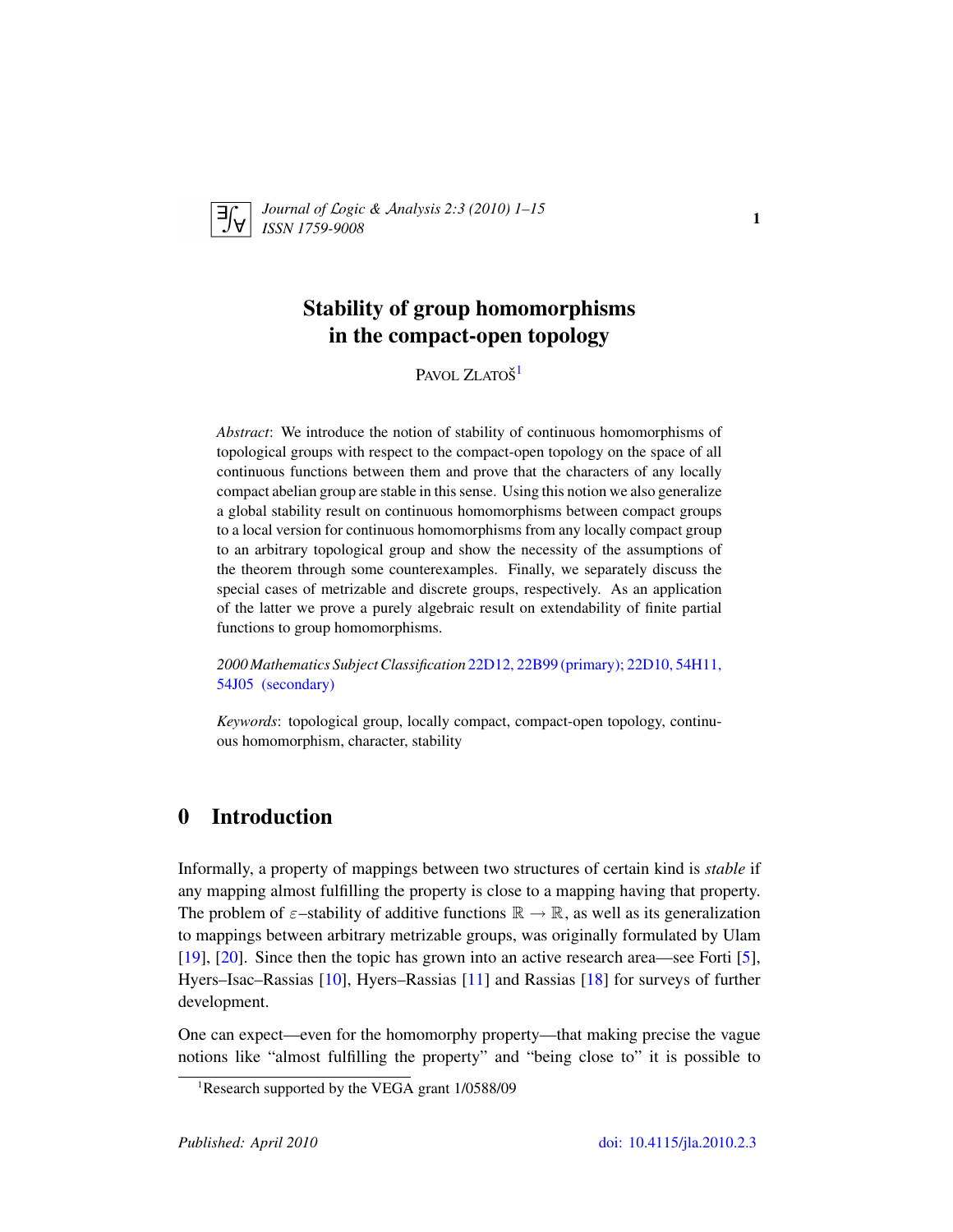obtain various notions of stability. Nonetheless, it seems that so far the stability of continuous group homomorphisms between topological groups *G* and *H* was studied almost exclusively with respect to the topology of uniform convergence, though the last notion did not necessarily occur explicitly in such accounts. On the other hand, there are good reasons—at least for a locally compact group *G*—to rate the compactopen topology (i e, the topology of uniform convergence on compact sets) as the most suitable topology on the set  $C(G, H)$  of all continuous function  $G \rightarrow H$  (cf Engelking [\[4,](#page-13-0) § 3.4]). Not speaking about locally compact abelian groups (briefly, LCA groups) for which it is the compact-open topology on the dual group of *G* enabling to establish the celebrated Pontryagin–van Kampen duality (see Pontryagin [\[17\]](#page-14-6), Morris [\[15\]](#page-14-7)).

In this paper we systematically distinguish the *global stability*, i.e, the stability with respect to the topology of uniform convergence, and the *stability on compacts*, i.e., the stability with respect to the compact-open topology. As we shall see, within the latter framework it is natural to deal not just with everywhere defined mappings  $G \rightarrow H$  but also with partial mappings  $X \to H$  for various subsets  $X \subseteq G$ . Using two older known results as well as a more recent one (marked as Theorems A, B and C) we will establish a kind of stability result by proving that characters of any LCA group are stable on compacts. This is more in spirit of the Pontryagin–van Kampen duality theory (where the duals of LCA groups are endowed with the compact-open topology) than the global stability of characters of LCA groups proved in Cabello Sánchez  $[2]$  $[2]$  and Mačaj–Zlatoš [\[14\]](#page-14-8).

For a compact group *G* the two notions of stability coincide. However, as shown in  $\text{Špakula}, \text{Zlatoš } [21], \text{even for compact abelian groups } G \text{ and } H \text{ continuous homomorphism } \text{Tr} \{ \text{Tr} \{ \text{Tr} \{ \text{Tr} \} \}$  $\text{Špakula}, \text{Zlatoš } [21], \text{even for compact abelian groups } G \text{ and } H \text{ continuous homomorphism } \text{Tr} \{ \text{Tr} \{ \text{Tr} \{ \text{Tr} \} \}$  $\text{Špakula}, \text{Zlatoš } [21], \text{even for compact abelian groups } G \text{ and } H \text{ continuous homomorphism } \text{Tr} \{ \text{Tr} \{ \text{Tr} \{ \text{Tr} \} \}$ phisms  $G \to H$  need not be stable. In that paper a stability result for homomorphisms between compact groups was obtained introducing a kind of controlled continuity by means of a "continuity scale." Using the compact-open topology, we generalize this result to continuous homomorphisms from any locally compact group *G* to an arbitrary topological group  $H$ . The theorem can be proved using the Arzela–Ascoli theorem and projective limits of the system of groups of continuous functions  $C(X, H)$  with restriction maps over the directed set ( $\mathcal{K}_G$ ,  $\subseteq$ ) of all compact subsets of *G*. However, we give a considerably shorter proof using nonstandard analysis. We also present two counterexamples showing that the assumptions of the theorem, needed in order either the Arzela–Ascoli theorem or the nonstandard analysis methods to apply, are indeed ` necessary. At the same time, by a minor modification of the first counterexample we show that the global version of this stability theorem fails for locally compact *G*.

Finally, we separately discuss the special cases of metrizable and discrete groups, respectively. In particular, regarding every algebraic group as a locally compact group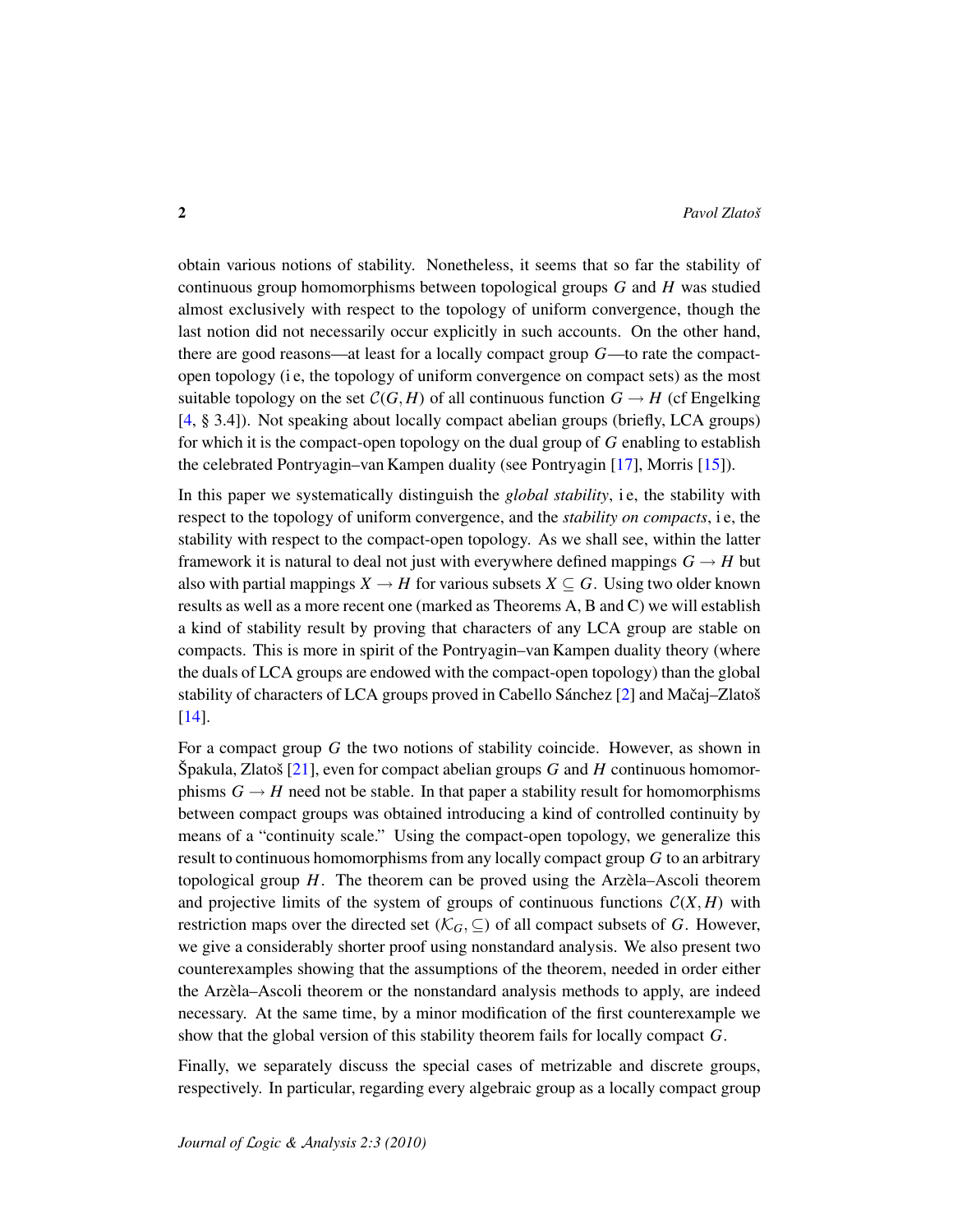under the discrete topology, we prove a purely algebraic corollary about extendability of partial functions with finite domain to homomorphisms.

#### 1 The global stability and the stability on compacts

In what follows the term *topological group* always means a group endowed with a Hausdorff topology in which both the operations of group multiplication and taking inverses are continuous. The topology of a topological group *G* is completely described by the filter  $\mathcal{O}_G = \mathcal{O}_G(1)$  of neighborhoods of the unit element  $1 \in G$ : the filter  $\mathcal{O}_G(x)$ of neighborhoods of a general element  $x \in G$  is formed by the sets  $xU$ , where  $U \in \mathcal{O}_G$ . For all unexplained notions and basic results on topological groups the reader is referred to Pontryagin [\[17\]](#page-14-6) or Morris [\[15\]](#page-14-7).

The hooked arrow  $f: G \hookrightarrow H$  denotes that  $f$  is a *partial mapping* from  $G$  to  $H$ , i.e. *f* :  $D \rightarrow H$  where  $D = \text{dom } f \subseteq G$ .

Our basic notions are summed up in the following:

**Definition 1** Let *G*, *H* be arbitary groups,  $X \subseteq G$  and  $1 \in U \subseteq H$ .

• Two partial mappings  $f, g: G \hookrightarrow H$  are *U*-close on X if for all  $x \in X$ 

 $X \subseteq \text{dom } f \cap \text{dom } g$  and  $f(x)^{-1}g(x) \in U$ .

• A partial mapping  $f: G \hookrightarrow H$  is called an  $(X, U)$ –homomorphism if  $X \subseteq \text{dom } f$ and for all  $x, y \in X$  the condition  $xy \in X$  implies

$$
f(xy)^{-1}f(x)f(y) \in U.
$$

- A partial mapping  $f: G \hookrightarrow H$  is called a *partial U*-homomorphism if it is a  $dom f, U$ )–homomorphism.
- A (total) mapping  $f: G \rightarrow H$  is called a *U*-homomorphism if it is a (*G*, *U*)–homomorphism.

If the topology of *H* is induced by a (left, say) invariant metric *d* and  $\varepsilon > 0$  then the notions like ε*–close on X*, (*X*, ε*)-homomorphism*, *partial* ε*–homomorphism* or  $\varepsilon$ –homomorphism mean  $V_{\varepsilon}$ –close on *X*,  $(X, V_{\varepsilon})$ –homomorphism, partial  $V_{\varepsilon}$ –homomorphism or  $V_{\varepsilon}$ –homomorphism, respectively, where

$$
V_{\varepsilon} = \{ v \in H; d(v, 1) \le \varepsilon \} \in \mathcal{O}_H.
$$

In the next definition we make precise and distinguish the two notions of stability, preliminarily discussed in the abstract and introduction. By  $\mathcal{K}_G$  we denote the set of all compact subsets of *G*.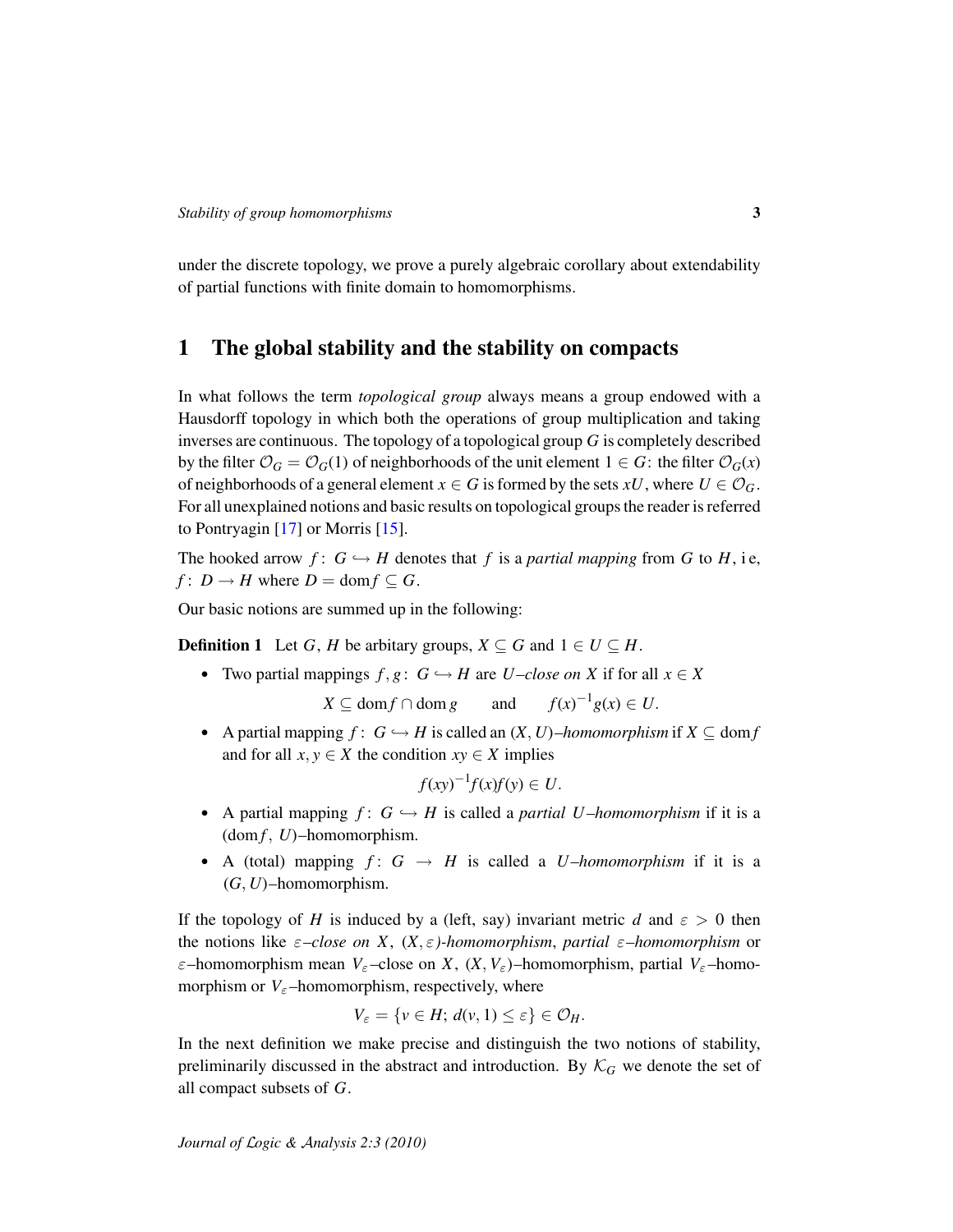Definition 2 Let *G*, *H* be topological groups.

- Continuous homomorphisms  $G \to H$  are *globally stable* if for every  $V \in \mathcal{O}_H$ there is a  $U \in \mathcal{O}_H$  such that every continuous *U*–homomorphism  $f: G \to H$ is *V*–close on *G* to some continuous homomorphism  $\varphi: G \to H$ .
- Continuous homomorphisms  $G \to H$  are *stable on compacts* if for all  $D \in \mathcal{K}_G$ , *V* ∈  $\mathcal{O}_H$  there is a *C* ∈  $\mathcal{K}_G$  and a *U* ∈  $\mathcal{O}_H$  such that *D* ⊆ *C* and every continuous  $(C, U)$ –homomorphism  $f: G \hookrightarrow H$  is  $V$ –close on *D* to some continuous homomorphism  $\varphi: G \to H$ .

While global stability deals with uniform *approximability* of continuous mappings  $G \rightarrow H$  by continuous homomorphisms, stability on compacts deals with *approximate extendability* of continuous partial mappings  $G \hookrightarrow H$  to continuous homomorphisms  $G \rightarrow H$ . In particular, for discrete *H* the notion of global stability makes no sense while the stability on compacts still does: it deals with extendability of (continuous) partial mappings  $G \hookrightarrow H$  to (continuous) homomorphisms  $G \rightarrow H$ .

Also notice that concerning logical strength the two notions are incomparable: proving global stability requires to derive stronger conclusions from stronger assumptions; on the other hand, in order to prove stability on compacts it is enough to derive weaker conclusions, however with weaker assumptions at ones disposal.

### 2 Stability of characters of LCA groups

Let us recall from Pontryagin [\[17\]](#page-14-6) (cf also Morris [\[15\]](#page-14-7)) that a continuous homomorphism of an LCA group  $G$  into the multiplicative group of complex units  $\mathbb T$  is called a *character* of *G*. The characters of *G* with pointwise multiplication and the compactopen topology form an LCA group  $\hat{G}$ , called the dual group of *G*, and the canonical mapping  $G \to G$  is an isomorphisms of topological groups. We will also need the following structure theorem ([\[17\]](#page-14-6), [\[15\]](#page-14-7)), in a formulation emphasizing an additional point relevant for our purpose.

<span id="page-3-0"></span>Theorem A Let *G* be an LCA group generated by a compact symmetric neighborhood  $V \in \mathcal{O}_G$ . Then there exists a discrete finitely generated subgroup  $A \subseteq G$  and an integer *m* > 1 such that  $A \cap V = \{1\}$ ,  $G/A$  is compact and  $G = AV^m$ .

**Proof** Indeed, the existence of a subgroup  $A \subseteq G$  such that  $A \cap V = \{1\}$  (already implying that *A* is discrete),  $G/A$  is compact and even  $A \cong \mathbb{Z}^k$  for some  $k \in \mathbb{N}$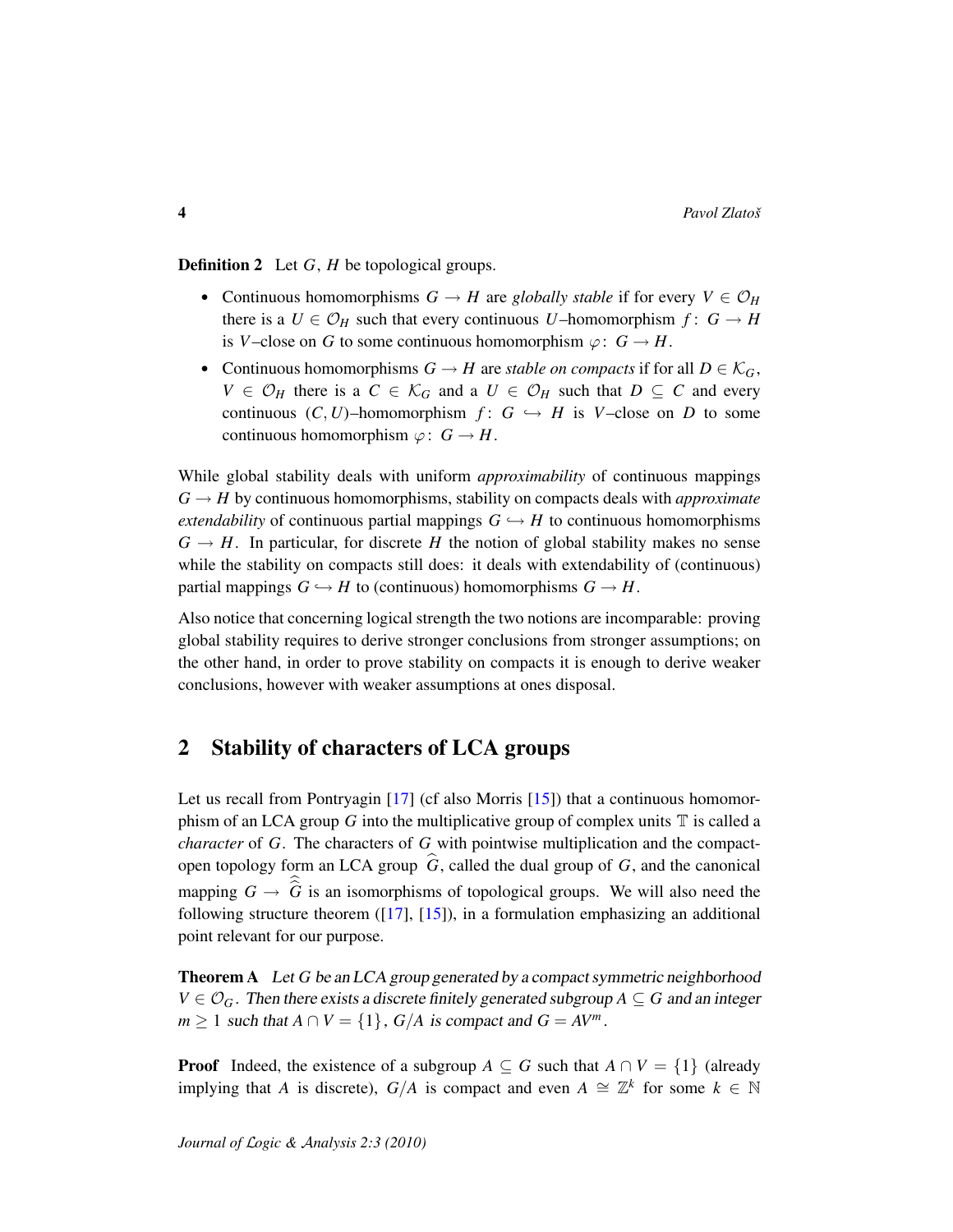is the point of proposition 33 in Morris [\[15\]](#page-14-7). Then the compact abelian group *G*/*A* is generated by the compact symmetric neighborhood  $V/A = AV/A \in \mathcal{O}_{G/A}$ , i.e,  $G/A = \bigcup_{m=1}^{\infty} (V/A)^m$ . Hence  $G/A = (V/A)^m$  for some *m*, yielding  $G = AV^m$ .  $\Box$ 

Characters of LCA groups are globally stable—as LCA groups are amenable (see e g Pier [\[16\]](#page-14-10)), this is a direct consequence of the following more general result proved in Cabello Sánchez  $[2]$  $[2]$  and (independently but later on) also in Mačaj–Zlatoš  $[14]$  $[14]$ , slightly improving a special case of a theorem due to Kazhdan [\[12\]](#page-14-11). For convenience' sake we use the angular invariant metric

$$
\left|\arg\frac{a}{b}\right| = 2\arcsin\frac{|a-b|}{2}
$$

on T which is equivalent to the usual invariant euclidian metric  $|a - b|$  inducing the topology of T.

<span id="page-4-0"></span>**Theorem B** Let *G* be an amenable group. If  $0 < \varepsilon < \pi/2$  then for every  $\varepsilon$ –homomorphism  $f: G \to \mathbb{T}$  there exists a homomorphism  $\varphi: G \to \mathbb{T}$  such that

$$
\left|\arg \frac{\varphi(x)}{f(x)}\right| \leq \varepsilon
$$

for each  $x \in G$ . Moreover, if f is continuous then one can assume the same for  $\varphi$ .

Every algebraic abelian group *G* can be viewed as an LCA group under the discrete topology, with compact subsets of *G* being exactly the finite ones. Then the characters of discrete abelian groups are stable on finite sets. This is a direct consequence of the following more specific result proved in Mačaj, Zlatoš  $[14]$  $[14]$ . The number of elements of a finite set  $S \subseteq G$  is denoted by # *S* and  $\langle S \rangle_n$  denotes the subset of *G* generated in at most *n* steps from the elements of *S* and  $S^{-1}$ , i.e,

$$
\langle S \rangle_n = \left( S \cup S^{-1} \cup \{1\} \right)^n.
$$

<span id="page-4-1"></span>**Theorem C** Let  $0 < \delta < \epsilon \leq \pi/2$  and  $q \geq 1$  be an integer. Then there exists an integer  $n \geq 1$  (depending just on  $\delta$ ,  $\varepsilon$  and  $q$ ) such that for any (discrete) abelian group *G*, a set  $S \subseteq G$ , satisfying  $\#S \leq q$ , and a partial  $\delta$ -homomorphism  $f: \langle S \rangle_n \to \mathbb{T}$ there is a character  $\varphi: G \to \mathbb{T}$  such that for each  $s \in S$ 

$$
\left|\arg \frac{\varphi(s)}{f(s)}\right| < \varepsilon.
$$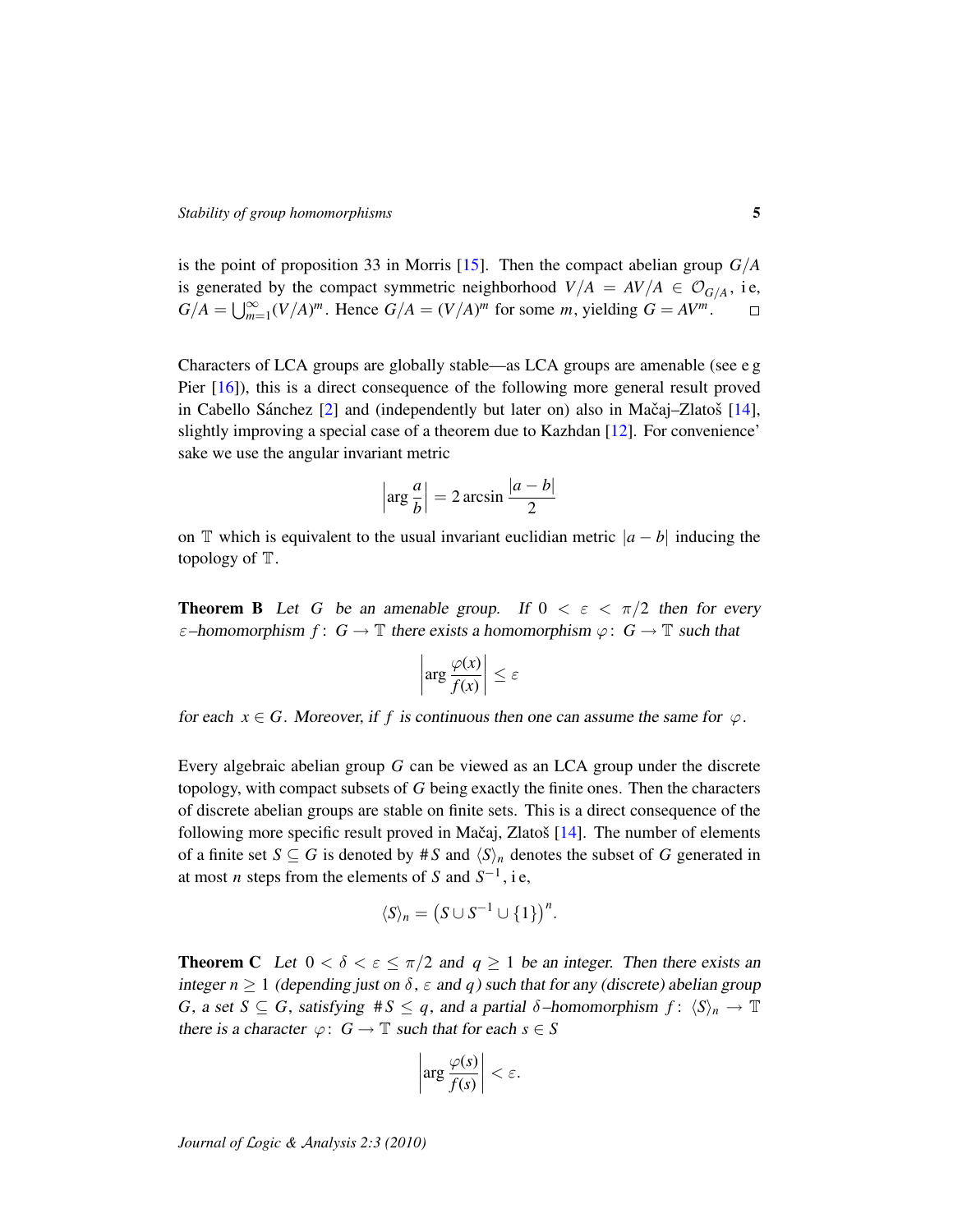The proof in Mačaj–Zlatoš  $[14]$  $[14]$  is based on [Theorem B](#page-4-0) and a nonstandard-analysis result by Gordon [\[7\]](#page-14-12) (cf also Gordon [\[8\]](#page-14-13)) implying that for each character *g* :  $X \to \mathbb{T}$ of a countable subgroup *X* of an ultraproduct  $G = \prod_{i \in \mathbb{N}} G_i / \mathcal{D}$  of a system of abelian groups  $G_i$  there exists an internal character  $\gamma: G \to \mathbb{T}^N/\mathcal{D}$  such that  $\gamma(x) \approx g(x)$  for each  $x \in X$ . <sup>[2](#page-5-0)</sup> However, these proofs do not give an estimate in terms of  $\delta$ ,  $\varepsilon$  and  $q$ how big the *n* in [Theorem C](#page-4-1) has to be.

The main goal of this section is to prove that characters of locally compact groups are stable on compacts. First we establish a rather detailed technical version of this fact for compactly generated LCA groups. The proof heavily depends on [Theorem C](#page-4-1) by means of which the situation can be reduced to [Theorem B.](#page-4-0)

<span id="page-5-1"></span>**Theorem 1** Let  $0 < 3\delta < \varepsilon \le \pi/2$  and  $q \ge 1$  be an integer. Then there exists an integer  $n \ge 1$  (depending just on  $\delta$ ,  $\varepsilon$  and  $q$ ) with the following property:

If *G* is a locally compact abelian group, *A* is a discrete subgroup of *G* generated by a finite set *S* and  $V \in \mathcal{O}_G$  is a compact symmetric neighborhood, satisfying  $G = AV$ ,  $A \cap V^3 \subseteq S$  and  $\#S \leq q$ , then for every continuous partial  $\delta$ –homomorphism *f* :  $\langle S \rangle_n V^2 \to \mathbb{T}$  there is a character  $\varphi : G \to \mathbb{T}$  such that

$$
\left| \arg \frac{\varphi(x)}{f(x)} \right| < \varepsilon, \quad \text{for } x \in V,
$$
\n
$$
\left| \arg \frac{\varphi(s)}{f(s)} \right| < \varepsilon + 2\delta, \quad \text{for } s \in S.
$$

**Proof** As  $3\delta < \varepsilon$ , there is an  $\eta > \delta$  such that  $3\eta < \varepsilon$  still holds. Let *n* be the integer guaranteed to  $\delta$ ,  $\eta$  and  $q$  by [Theorem C.](#page-4-1) Assume that  $G$ ,  $A$ ,  $S$  and *V* satisfy the above assumptions, and  $f: \langle S \rangle_n V^2 \to \mathbb{T}$  is a continuous partial  $\delta$ – homomorphism. According to the choice of *n*, there is a homomorphism  $\gamma: A \to \mathbb{T}$ such that  $\left|\arg(\gamma(s)/f(s))\right| \leq \eta$  for each  $s \in S$ .

As  $G = AV$ , there are functions  $x \mapsto x_A : G \to A$  and  $x \mapsto x_V : G \to V$  such that  $x = x_A x_V$  for each  $x \in G$  and  $x_V = x$  whenever  $x \in V$ . Let us define the function *h* :  $G \rightarrow \mathbb{T}$  by

$$
h(x) = \gamma(x_A) f(x_V)
$$

<span id="page-5-0"></span><sup>&</sup>lt;sup>2</sup>This is to say that  $\gamma = (\gamma_i)/\mathcal{D}$  where each  $\gamma_i: G_i \to \mathbb{T}$  is a character of  $G_i$  and for all  $x = (x_i)/\mathcal{D} \in X$  and  $\varepsilon > 0$  we have  $\{i \in \mathbb{N}; |\arg(\gamma_i(x_i)/g(x))| < \varepsilon\} \in \mathcal{D}$ .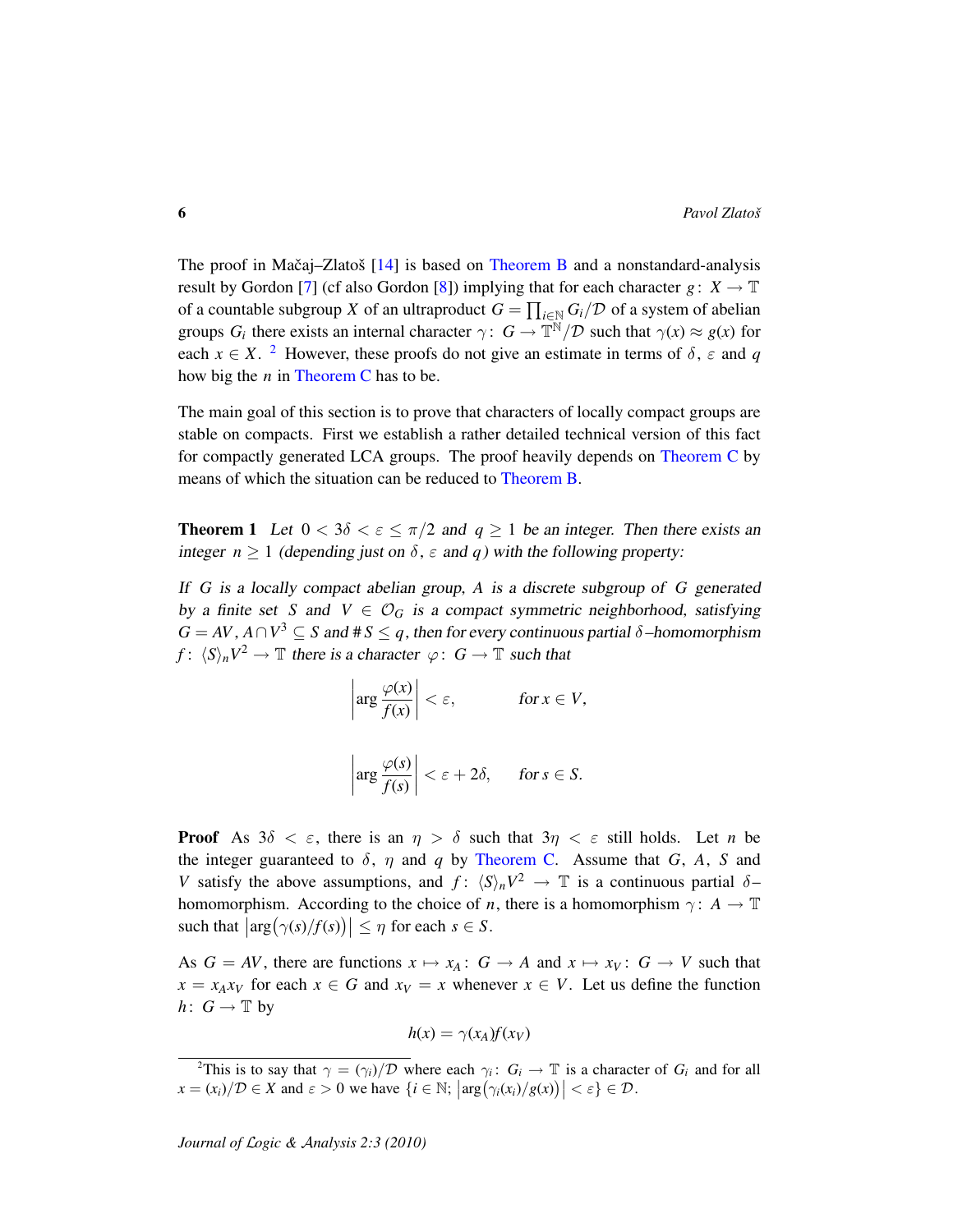for  $x \in G$ . Obviously,  $h(x) = f(x)$  for  $x \in V$ . For  $s \in S$  we have  $s_V = ss_A^{-1} \in$  $A \cap V \subseteq S$ , and

$$
\frac{h(s)}{f(s)} = \frac{\gamma(s_A)f(s_V)}{f(s)} = \frac{\gamma(s)}{f(s)} \cdot \frac{f(s_V)}{\gamma(s_V)},
$$

hence  $\left|\arg(h(s)/f(s))\right| \leq 2\eta$ .

Let us estimate the distance between  $h(xy)$  and  $h(x)h(y)$  for  $x, y \in G$ . First, observe that from the two-fold expression

$$
xy = (xy)_A(xy)_V = x_Axyy_Ay_V
$$

it follows that for the element

$$
z = (xy)_A x_A^{-1} y_A^{-1} = x_V y_V(xy)_V^{-1}
$$

we have  $z, z^{-1} \in A \cap V^3 \subseteq S$ . Then both  $f(z)$  and  $f(x_V y_V)$  are defined. As  $\gamma$  is a homomorphism, by a straightforward expansion we get

$$
\frac{h(x)h(y)}{h(xy)} = \frac{\gamma(x_A)f(x_V)\gamma(y_A)f(y_V)}{\gamma(xy_Af(xy_V)} \n= \frac{\gamma(x_A)\gamma(y_A) \cdot f(xy)f(y_V)}{\gamma(xy_A) \cdot f(xy_Vy)} \cdot \frac{f(xy)_Vf(x_Vy_V)}{f(xy)_Vf(x_Vy_V(xy_V)} \cdot \frac{f(x_Vy)_Vf(x_Vy_V(y_V))}{\gamma(xy_V(x_Vy_V)} \cdot \frac{f(x_Vy_V)(xy)_V}{f(xy_V)(x_Vy_V)} \cdot \frac{f(z)}{f(z_Vy_V)(x_V)} \cdot \frac{f(z)}{f(z_Vy_V)} \cdot \frac{f(z)}{f(x_Vy_V)} \cdot \frac{f(z)}{f(x_Vy_V)(x_V)} \cdot \frac{f(z)}{f(z_Vy_V)(x_V)} \cdot \frac{f(z)}{f(z_Vy_V)(x_V)} \cdot \frac{f(z)}{f(z_Vy_V)(x_V)} \cdot \frac{f(z)}{f(z_Vy_V)(x_V)} \cdot \frac{f(z)}{f(z_Vy_V)(x_V)} \cdot \frac{f(z)}{f(z_Vy_V)(x_V)} \cdot \frac{f(z)}{f(z_Vy_V)(x_V)} \cdot \frac{f(z)}{f(z_Vy_V)(x_V)} \cdot \frac{f(z)}{f(z_Vy_V)(x_V)} \cdot \frac{f(z)}{f(z_Vy_V)(x_V)} \cdot \frac{f(z)}{f(z_Vy_V)(x_V)} \cdot \frac{f(z)}{f(z_Vy_V)(x_V)} \cdot \frac{f(z)}{f(z_Vy_V)(x_V)} \cdot \frac{f(z)}{f(z_Vy_V)(x_V)} \cdot \frac{f(z)}{f(z_Vy_V)(x_V)} \cdot \frac{f(z)}{f(z_Vy_V)(x_V)} \cdot \frac{f(z)}{f(z_Vy_V)(x_V)} \cdot \frac{f(z)}{f(z_Vy_V)(x_V)} \cdot \frac{f(z)}{f(z_Vy_V)(x_V)} \cdot \frac{f(z)}{f(z_Vy_V)(x_V)} \cdot \frac{f(z)}{f(z_Vy_V)(x_V)} \cdot \frac{f(z)}{f(z_Vy_V)(x_V)} \cdot \frac{f(z)}{f(z_Vy_V)(x_V)} \cdot \frac{f(z)}{f(z_Vy_V)(x_V)} \cdot \frac{f(z)}{f(z_Vy_V)(x_V)} \cdot \frac{f(z)}{f(z_Vy_V)(x_V)} \cdot \frac{f(z)}{f(z_Vy_V)(x_V)} \cdot \frac{f(z)}{f(z_Vy_V)(x_V)} \cdot \frac{f(z)}{f(z_Vy_V)(x_V)} \cdot \frac{f(z)}{f(z_Vy_V)(x
$$

Since *f* is a partial  $\delta$ -homomorphism and *f* and  $\gamma$  are  $\eta$ -close on *S*, the inequality

$$
\left|\arg\frac{h(x)h(y)}{h(xy)}\right| \le 2\delta + \eta
$$

immediately follows, showing that *h* is a  $(2\delta + \eta)$ –homomorphism. Since *G* is amenable, according to [Theorem B,](#page-4-0) there is a homomorphisms  $\varphi: G \to \mathbb{T}$  such that  $\left|\arg(\varphi(x)/h(x))\right| \leq 2\delta + \eta$  for each  $x \in G$ . As  $h(x) = f(x)$  for  $x \in V$ ,

$$
\left|\arg\frac{\varphi(x)}{f(x)}\right|\leq 2\delta+\eta<\varepsilon.
$$

For  $s \in S$  we have

$$
\frac{\varphi(s)}{f(s)} = \frac{\varphi(s)}{h(s)} \cdot \frac{h(s)}{f(s)},
$$

*Journal of* L*ogic &* A*nalysis 2:3 (2010)*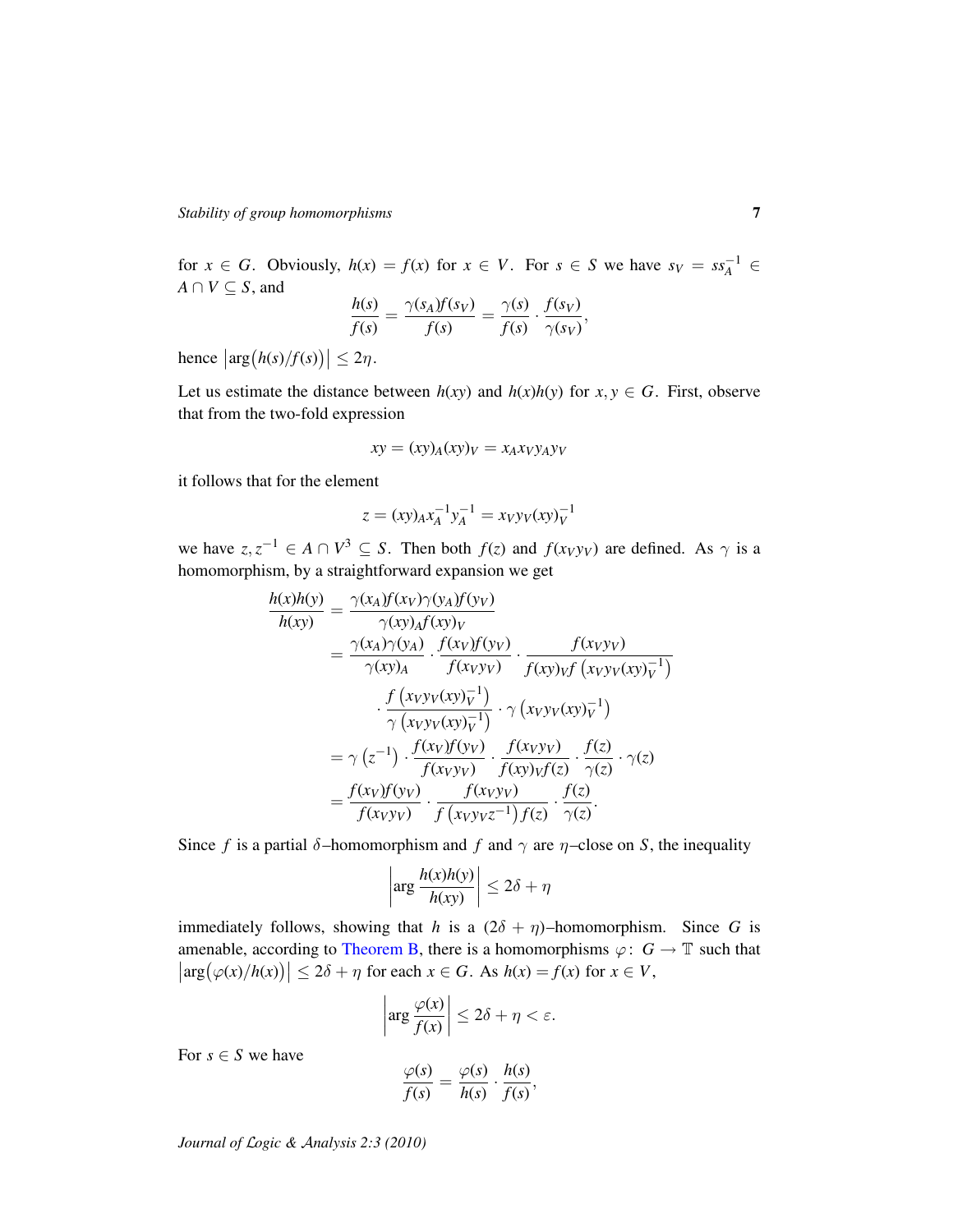yielding the estimate

$$
\left|\arg \frac{\varphi(s)}{f(s)}\right| \le 2\delta + 3\eta < \varepsilon + 2\delta.
$$

It remains to prove that  $\varphi$  is continuous. Since  $\varphi$  is a homomorphism, to this end it is enough to show that there is some neighborhood  $U \in \mathcal{O}_G$  such that  $|\arg \varphi(x)| < 2\pi/3$ for all  $x \in U$ . <sup>[3](#page-7-0)</sup> From  $3\delta < \varepsilon \leq \pi/2$  it follows  $\varepsilon + \delta < \pi/2 + \pi/6 = 2\pi/3$ . Let us pick some  $\sigma > 0$  such that  $\varepsilon + \delta + \sigma < 2\pi/3$  still holds. As f is continuous on V (in particular in  $1 \in V$ ), there is a  $U \in \mathcal{O}_G$  such that  $U \subseteq V$  and  $\left|\arg\left(\frac{f(x)}{f(1)}\right)\right| \leq \sigma$ for each  $x \in U$ . Then

$$
\varphi(x) = \frac{\varphi(x)}{f(x)} \cdot \frac{f(x)}{f(1)} \cdot f(1),
$$

and, as  $|\arg f(1)| \leq \delta$ , we finally get

$$
|\arg \varphi(x)| < \varepsilon + \sigma + \delta < \frac{2\pi}{3}.
$$

<span id="page-7-1"></span>Theorem 2 Let *G* be a locally compact abelian group. Then the characters of *G* are stable on compacts.

**Proof** Let  $K \subseteq G$  be a compact set and  $0 < \varepsilon \leq \pi/2$ . We will show that there is a compact neighborhood  $U \in \mathcal{O}_G$  and a  $\delta > 0$  such that  $K \subseteq U$ ,  $\delta < \varepsilon$  and for every continuous partial  $\delta$ -homomorphism  $f: U \to \mathbb{T}$  there is a continuous character  $\varphi: G \to \mathbb{T}$  such that for all  $x \in K$ 

$$
\left|\arg\frac{\varphi(x)}{f(x)}\right|<\varepsilon.
$$

*K*, being compact, is contained in some compact symmetric neighborhood of 1, so that we can assume, without loss of generality, that *K* itself is such neighborhood. Let *H* be the subgroup of *G* generated by *K*. Then *H* is both open and closed and, according to [Theorem A,](#page-3-0) there is a discrete closed subgroup  $A \subseteq H$  generated by some finite set *S*<sup>0</sup> ⊆ *A*, such that *A* ∩ *K* = {1}, the quotient *H*/*A* is compact and *H* = *AK<sup><i>m*</sup> for some integer  $m \ge 1$ . Then  $V = K^m$  is a compact symmetric neighborhood of 1, again. As *A* is discrete, the set  $A \cap V^3$  is finite, hence the set  $S = S_0 \cup (A \cap V^3)$  is also finite and generates *A*. Denote  $q = #S$ . Now, choose any  $\delta < \varepsilon/3$  and fix the *n* guaranteed

<span id="page-7-0"></span><sup>&</sup>lt;sup>3</sup>Indeed, as  $\{1\}$  is the only subgroup of  $\mathbb T$  contained in the arc  $\{c \in \mathbb T; |arg c| < 2\pi/3\}$ , whenever  $W \in \mathcal{O}_G$  satisfies  $W^k \subseteq U$  we already have  $|\arg \varphi(x)| < 2\pi/3k$  for each  $x \in W$ .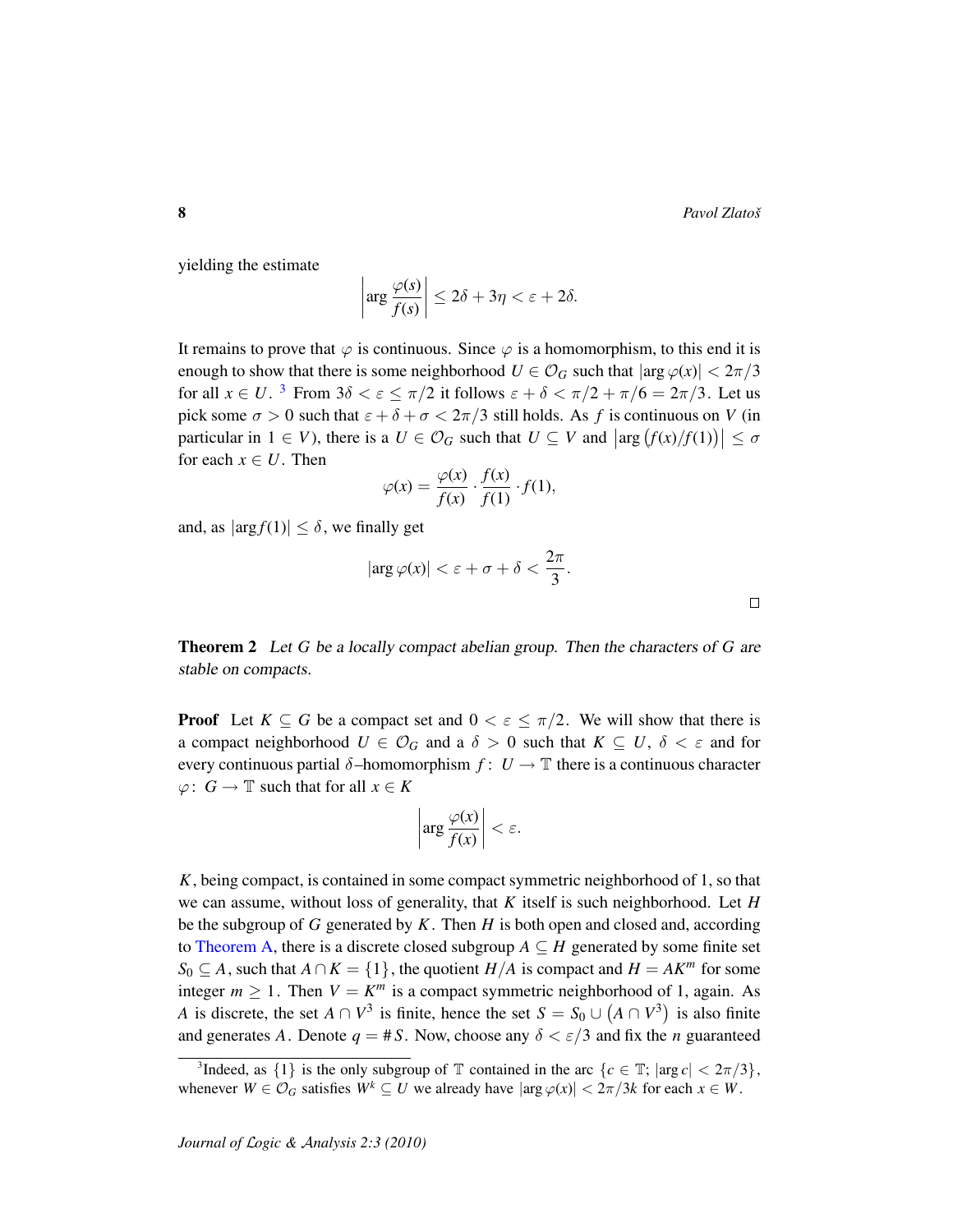to  $\delta$ ,  $\varepsilon$  and *q* in [Theorem 1.](#page-5-1) Finally, put  $U = \langle S \rangle_n V^2$ . As  $\langle S \rangle_n$  is finite and  $V^2$  is compact, *U* is compact, as well.

Assume that  $f: U \to \mathbb{T}$  is a continuous partial  $\delta$ -homomorphism. Then, due to the choice of *n* and [Theorem 1,](#page-5-1) there is a continuous character  $\psi : H \to \mathbb{T}$  such that

$$
\left|\arg \frac{\psi(x)}{f(x)}\right| < \varepsilon
$$

for all  $x \in V \supseteq K$ . By the divisibility property of  $\mathbb{T}$ ,  $\psi$  can be extended to a continuous character  $\varphi: G \to \mathbb{T}$  (cf Pontryagin [\[17,](#page-14-6) Theorem 55]).  $\Box$ 

 $\mathbb{T} = U(1)$  is just the first one from among the unitary groups  $U(n)$ . Thus [Theorem 2](#page-7-1) naturally raises the question of stability on compacts of continuous homomorphisms  $G \to U(n)$  for  $n \geq 1$  for various classes of (in general nonabelian) locally compact groups *G* (discrete, amenable, unimodular, arbitrary, . . . ). In view of Kazhdan's theorem [\[12,](#page-14-11) Theorem 1], establishing global stability of representations  $G \to U(X)$ of amenable groups *G* in the group U(*X*) of unitary operators on an arbitrary Hilbert space  $X$ , it could be interesting to examine the issue of stability on compacts in this situation, as well.

#### 3 Stability of homomorphisms from locally compact groups

There are infinitely many pairs of compact metrizable abelian groups *G* and *H* such that the continuous homomorphisms  $G \to H$  are not globally stable. The following example is taken from Špakula–Zlatoš  $[21,$  $[21,$  Theorem 1].

<span id="page-8-0"></span>**Example 1** Let *p* be any prime number,  $G = \prod_{k=1}^{\infty} \mathbb{Z}/(p^k)$  be the direct product of the finite cyclic groups  $\mathbb{Z}/(p^k)$  and  $H = \mathbb{Z}_p$  be the group of *p*–adic integers with its usual norm  $\lvert \cdot \rvert_p$ . Then the function  $f_n: G \to H$  sending a sequence  $(x_k) \in G$  to its *n*th term  $x_n \in \{0, 1, \ldots, p^n - 1\} \subseteq \mathbb{Z}_p$  is a continuous  $p^{-n}$ –homomorphism. However, as  $\mathbb{Z}_p$  has no torsion, the only homomorphism  $G \to H$  factoring through the projection  $\overline{G} \to \mathbb{Z}/(p^n)$  is the trivial one. As a consequence,

$$
\sup_{x \in G} |f_n(x) - \varphi(x)|_p \ge 1
$$

for each *n* and *every* homomorphism  $\varphi: G \to H$ , and not just a continuous one (see  $\text{Špakula}$ –Zlatoš [[21\]](#page-14-9) for details).

Positive results can be obtained introducing some control of continuity of partial mappings  $G \hookrightarrow H$ .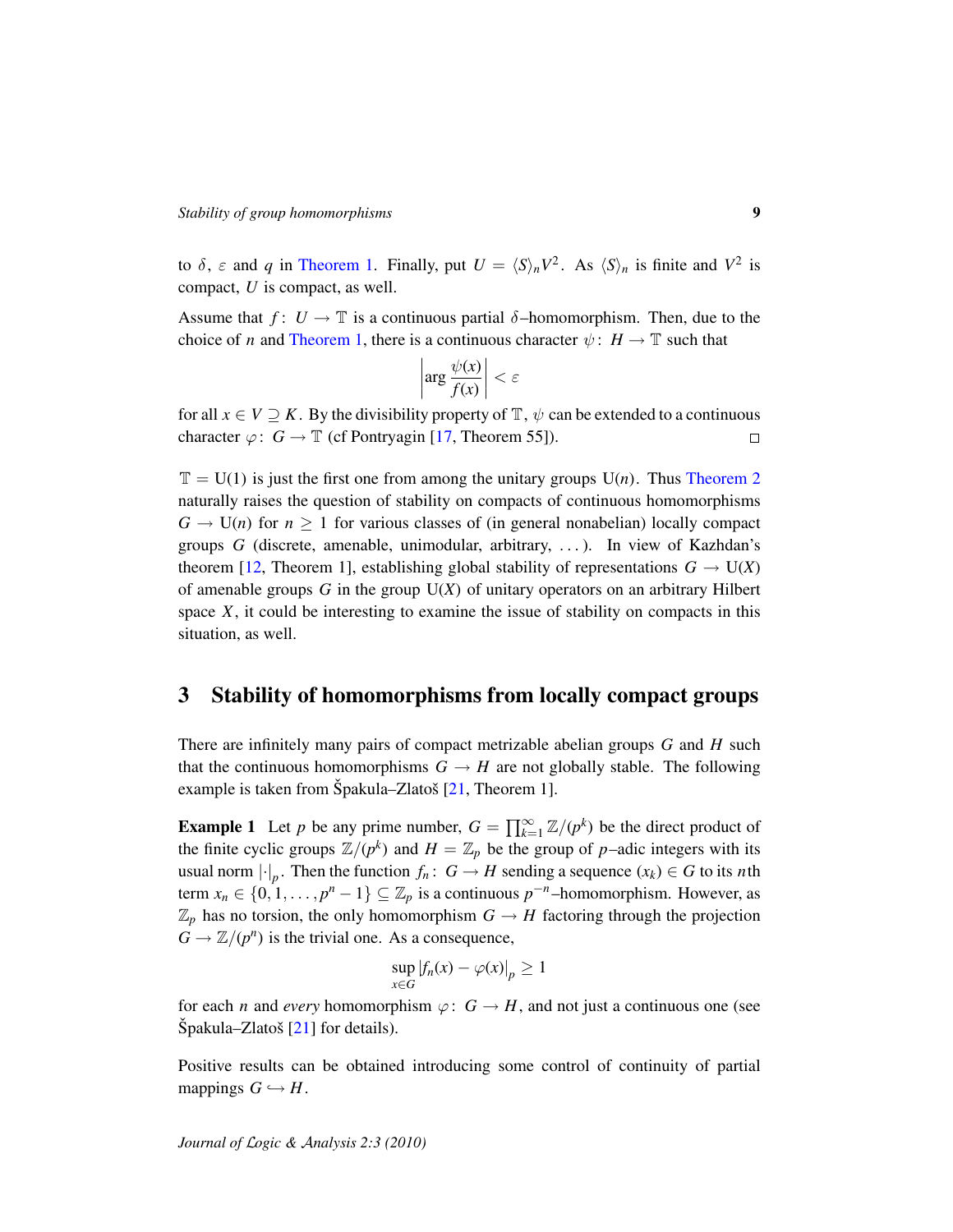**Definition 3** Let G and H be topological groups and B be a basis of the filter of neighborhoods  $\mathcal{O}_H$ .

- A  $(G, H)$ –*continuity scale* is any mapping  $\Gamma: G \times \mathcal{B} \to \mathcal{P}(G)$  assigning to each pair  $(x, U) \in G \times B$  a neighborhood  $\Gamma(x, U)$  of the point *x* in *G*.
- A partial mapping  $f: G \hookrightarrow H$  is  $\Gamma$ *–continuous* with respect to a  $(G,H)$ –continuity scale  $\Gamma: G \times \mathcal{B} \to \mathcal{P}(G)$  if for all  $x, y \in \text{dom } f$  and  $U \in \mathcal{B}$  the condition  $y \in \Gamma(x, U)$  implies  $f(y) \in f(x)U$ .

The main reason for introducing the above notions is the following fact: A family of partial functions  $G \hookrightarrow H$  is *equicontinuous* if and only if it is  $\Gamma$ -continuous with respect to some  $(G, H)$ –continuity scale  $\Gamma$ .<sup>[4](#page-9-0)</sup>

For compact groups, where continuity already implies uniform continuity, it is enough to define a continuity scale as a mapping  $\Gamma: \mathcal{B} \to \mathcal{O}_H$ ; then  $f: G \hookrightarrow H$  is (uniformly) *Γ*—continuous if and only  $x^{-1}y \in \Gamma(U)$  implies  $f(x)^{-1}f(y) \in U$ , for all  $x, y \in \text{dom } f$ and  $U \in \mathcal{B}$ .

The following global stability result was proved in Špakula, Zlatoš  $[21,$  $[21,$  Theorem 2].

<span id="page-9-1"></span>**Theorem D** Let *G*, *H* be compact topological groups and  $\Gamma$  be a  $(G, H)$ –continuity scale. Then for each  $V \in \mathcal{O}_H$  there is a  $U \in \mathcal{O}_H$  such that every  $\Gamma$ -continuous *U*–homomorphism  $f: G \to H$  is *V*–close on *G* to a continuous homomorphism  $\varphi\colon G\to H$ .

Under some necessary minor modifications [Theorem D](#page-9-1) can be generalized to a stability result for continuous homomorphisms between compact topological universal algebras  $(Z$ latoš  $[23]$  $[23]$ ).

[Example 1](#page-8-0) shows that one cannot dispense with the continuity scale  $\Gamma$ . Moreover, regarding  $G = \prod_{k=1}^{\infty} \mathbb{Z}/(p^k)$  as a discrete (hence locally compact) topological group and taking any basis B of the filter of neighborhoods of  $0 \in H = \mathbb{Z}_p$ , the assignment  $(x, U) \mapsto \{x\}$  for  $x \in G$ ,  $U \in \mathcal{B}$  defines the discrete continuity scale  $\Delta$ : *G* × *B* →  $\mathcal{P}(G)$ . Obviously, every function *f* : *G* → *H* is  $\Delta$ -continuous. Then [Example 1,](#page-8-0) modified in this way, shows at the same time that [Theorem D](#page-9-1) does not hold for locally compact groups *G*—not even in the case of *G* discrete abelian and *H* compact abelian or discrete abelian.

<span id="page-9-0"></span><sup>&</sup>lt;sup>4</sup>The "if part" is trivial while the "only if part" is an obvious consequence of the definition of equicontinuity (see, e g, Engelking [\[4,](#page-13-0) pp. 542]) and the axiom of choice.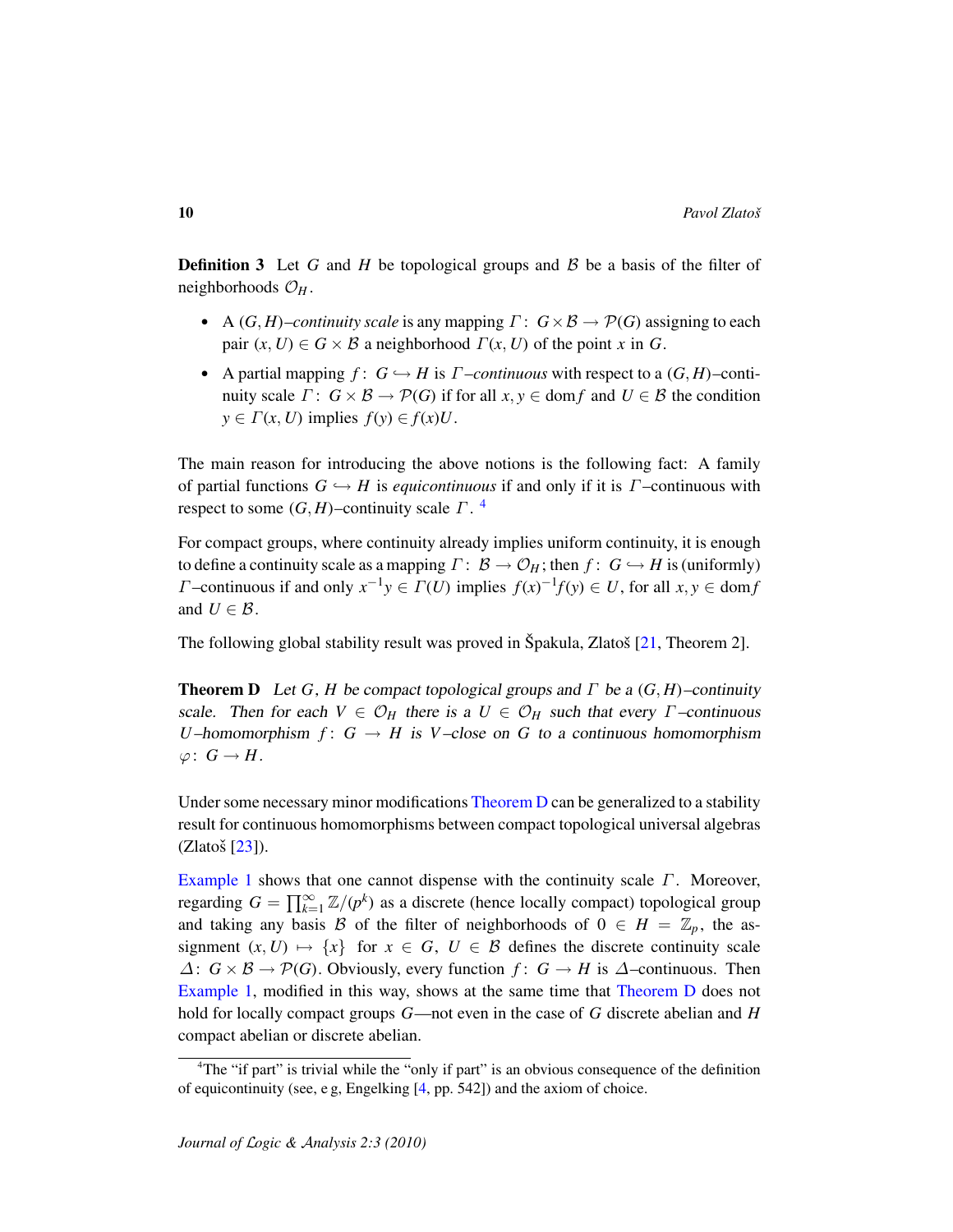In order to generalize [Theorem D](#page-9-1) to locally compact groups *G* and arbitrary topological groups *H* we have to replace the topology of uniform convergence on  $\mathcal{C}(G, H)$  by the topology of uniform convergence on compacts. However, the assumption of compactness of the group *H* requires a substitute of a different kind.

Definition 4 Let *X*, *Y* be arbitrary sets.

- A *bounding relation* from *X* to *Y* is any binary relation  $R \subseteq X \times Y$  such that the set  $R[x] = \{y \in Y; (x, y) \in R\}$  is nonempty for each  $x \in X$ .
- A partial mapping  $f: X \rightarrow Y$  is *R-bounded* with respect to the bounding relation *R* if  $f \subseteq R$ , i.e, if  $f(x) \in R[x]$  for each  $x \in \text{dom } f$ .
- A bounding relation  $R \subseteq X \times Y$  is *stalkwise finite* if all the stalks  $R[x]$  are finite.
- If *Y* is additionally a topological space then a bounding relation  $R \subseteq X \times Y$  is called *stalkwise compact* if all the stalks *R*[*x*] are compact subsets of *Y* .

Now we are ready to formulate and prove the announced generalization of [Theorem D.](#page-9-1) Our proof makes use of some methods of nonstandard analysis; the reader can consult e g Davis [\[3\]](#page-13-2), or Arkeryd–Cutland–Henson [\[1\]](#page-13-3), mainly the parts by Henson [\[9\]](#page-14-15) and Loeb [\[13\]](#page-14-16).

<span id="page-10-1"></span>Theorem 3 Let *G* be a locally compact and *H* be an arbitrary topological group. Let Γ be a  $(G, H)$ –continuity scale and  $R \subseteq G \times H$  be a stalkwise compact bounding relation. Then for each pair  $D \in \mathcal{K}_G$ ,  $V \in \mathcal{O}_H$  there exists a pair  $C \in \mathcal{K}_G$ ,  $U \in \mathcal{O}_H$  such that  $D \subseteq C$  and every  $\Gamma$ -continuous  $R$ -bounded  $(C, U)$ -homomorphism  $f: G \hookrightarrow H$  is already  $(D, V)$ –close to some continuous homomorphism  $\varphi: G \to H$ .

Proof Assume the contrary and fix some topological groups *G*, *H*, with a  $(G, H)$ –continuity scale  $\Gamma: G \times B \to \mathcal{P}(G)$ , where B is a basis of the neighborhood filter  $\mathcal{O}_H$ , a stalkwise compact bounding relation  $R \subseteq G \times H$  and a pair  $D \in \mathcal{K}_G$ ,  $V \in \mathcal{O}_H$ , witnessing it.

Then for any pair  $C \in \mathcal{K}_G$ ,  $U \in \mathcal{B}$ , such that  $D \subseteq C$ , there is a *Γ*-continuous *R*–bounded (*C*, *U*)–homomorphism  $f: C \rightarrow H$  such that for every continuous homomorphism  $\varphi: G \to H$  one can find an  $x \in D$  satisfying  $f(x)^{-1} \varphi(x) \notin V$ .

Let us embed the situation into a sufficiently saturated nonstandard universe, <sup>[5](#page-10-0)</sup> via the canonic elementary embedding <sup>∗</sup> . As usual, *G* and *H* are identified with subgroups

<span id="page-10-0"></span><sup>&</sup>lt;sup>5</sup> In precise terms this is to say that the universe is  $\kappa$ -saturated for a cardinal number  $\kappa$ bigger than max(card  $K_0$ , card  $\mathcal{B}_0$ ,  $\aleph_0$ ), where  $\mathcal{K}_0$ ,  $\mathcal{B}_0$  are some cofinal subsets of minimal cardinality in  $(\mathcal{K}_G, \subseteq), (\mathcal{O}_H, \supseteq),$  respectively.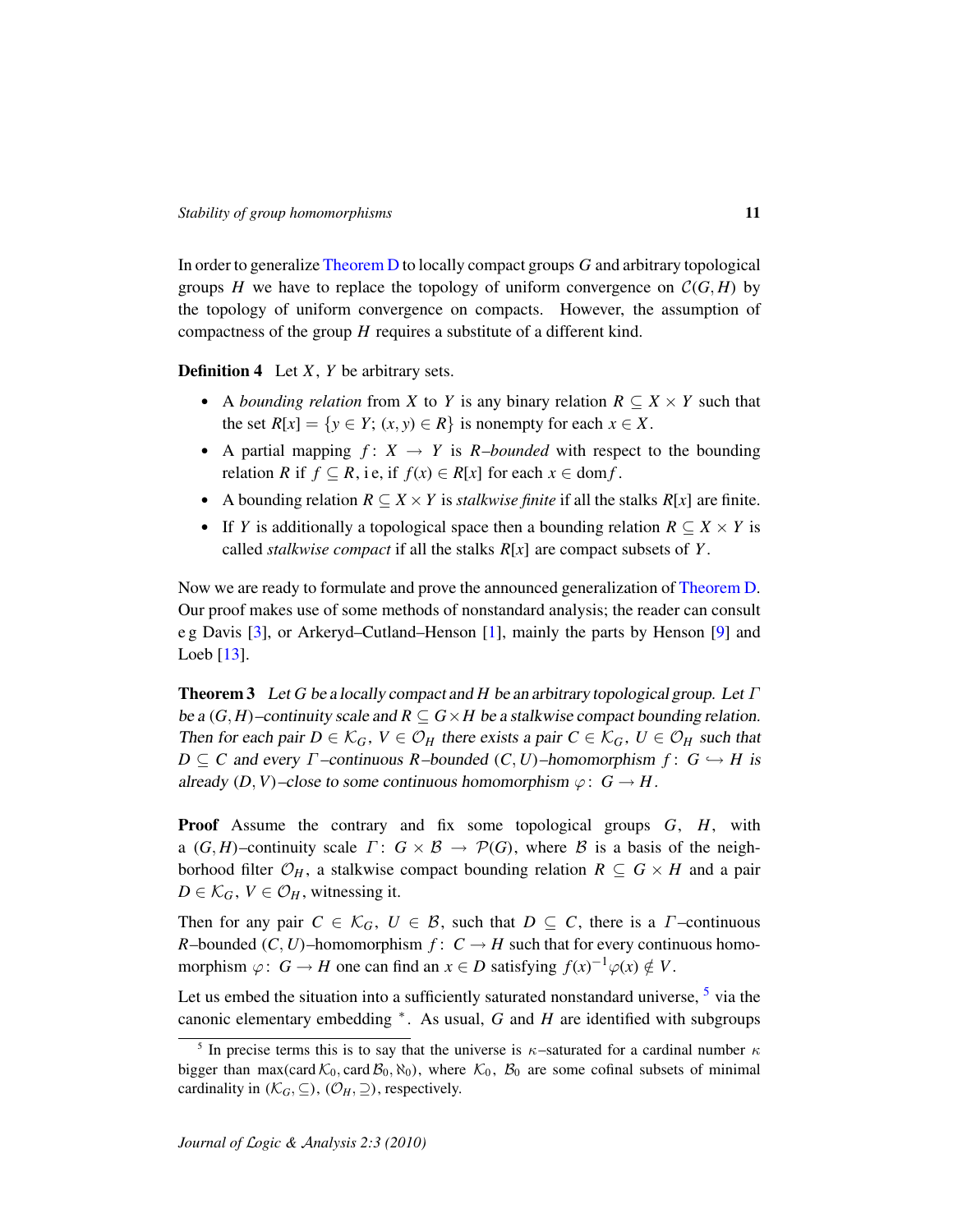of their extensions <sup>∗</sup>*G*, <sup>∗</sup>*H*, respectively. The relation of infinitesimal nearness, both on <sup>\*</sup>*G* and <sup>\*</sup>*H*, is denoted by  $\approx$ . An element  $\xi \in {}^*G$  is called nearstandard if  $\xi \approx x$ for some  $x \in G$ . The subgroup of nearstandard elements in  $*G$  is denoted by ns( $*G$ ). Obviously  $G \subseteq \text{ns}(*G) \subseteq *G$ . For  $\xi \in \text{ns}(*G)$  we denote by  $\circ \xi$  the standard part of  $\xi$ , i.e., the unique element of G infinitesimally close to  $\xi$ . Analogous terminology and notation applies to <sup>∗</sup>*H*.

By the virtue of  $\kappa$ -saturation, there is a pair  $E \in {^*\mathcal{K}_G}$ ,  $W \in {^*\mathcal{O}_H}$  such  $^*C \subseteq E$  and *W* ⊆ <sup>∗</sup>*U* for all *C* ∈  $K_G$ , *U* ∈  $\mathcal{O}_H$ , and an internal <sup>∗</sup>*Γ*-continuous, <sup>∗</sup>*R*-bounded  $(E, W)$ –homomorphism  $F: E \rightarrow {}^*H$ . By transfer, for every internal  $*$ –continuous homomorphism  $\Phi$ :  $^*G \to ^*H$  there is a  $\xi \in ^*D$  subject to  $F(\xi)^{-1}\Phi(\xi) \notin ^*V$ . As G is locally compact, ns( $*G$ )  $\subseteq$  *E*. By the compactness of *D*, each element of  $*D$  is nearstandard, hence  $^*D \subseteq \text{ns}({}^*G) \subseteq E$ .

As a consequence we have  $F(\xi \eta) \approx F(\xi)F(\eta)$  for all  $\xi, \eta \in \text{ns}(*G)$ . Since all the stalks *R*[*x*] are compact,  $F(x) \in {^*R[x]} \subseteq \text{ns}({^*H})$  for  $x \in G$ . Thus the mapping  $\varphi: G \to H$ , where  $\varphi(x) = \varphi(x)$  for  $x \in G$  is a well defined group homomorphism. From the <sup>\*</sup> $\Gamma$ </sup>-continuity of  $F$  it easily follows that it is S-continuous,<sup>[6](#page-11-0)</sup> hence  $F(\xi) \in \text{ns}(\mathcal{F}/H)$  for  $\xi \in \text{ns}(*G)$ . Thus we have the following commutative diagram:



where the upper vertical arrows  $\uparrow$  denote inclusion maps. As *F* is *S*–continuous,  $\varphi$  is continuous. Then the mapping  $^*\varphi$ :  $^*G \to ^*H$  is an internal S-continuous and <sup>\*</sup>-continuous group homomorphism, extending  $\varphi$ . For each  $\xi \in \text{ns}(\mathscr{C})$  we have  $\xi \approx \mathrm{e}^{\mathrm{o}} \xi$ , therefore

$$
F(\xi) \approx F({}^{\circ}\xi) \approx {}^{\circ}F({}^{\circ}\xi) = \varphi({}^{\circ}\xi) = {}^*\varphi({}^{\circ}\xi) \approx {}^*\varphi(\xi),
$$
  
contradicting  $F(\xi)^{-1} {}^*\varphi(\xi) \notin {}^*V$  for some  $\xi \in {}^*D \subseteq \text{ns}({}^*G)$ .

Similarly as [Theorem D,](#page-9-1) also the last [Theorem 3](#page-10-1) admits a generalization to a stability result for continuous homomorphisms  $A \rightarrow B$  between topological universal algebras,

<span id="page-11-0"></span><sup>6</sup>I.e.,  $\xi \approx \eta$  implies  $F(\xi) \approx F(\eta)$  for all  $\xi, \eta \in E$ .

*Journal of* L*ogic &* A*nalysis 2:3 (2010)*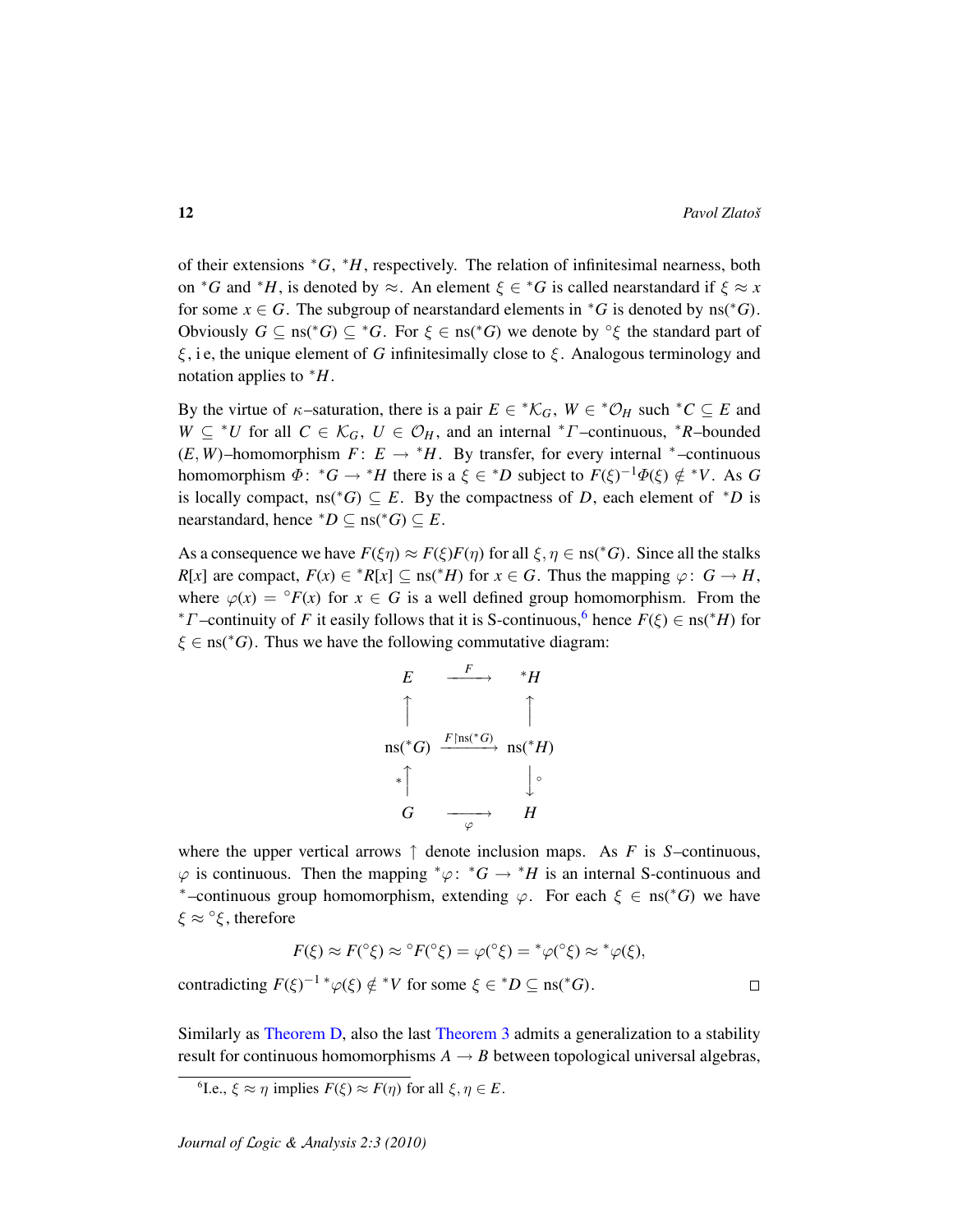with *A* locally compact and *B* completely regular. This result is proved in Zlatoš  $[22]$  $[22]$ using the Arzela–Ascoli theorem and the projective limit of the system of algebras `  $\mathcal{C}(D, B) \subseteq B^D$  of continuous functions  $D \to B$  defined on compact sets  $D \subseteq A$  with the restriction maps  $C(E, B) \to C(D, B)$  for  $D \subseteq E$ . The proof avoids nonstandard analysis completely but is considerably longer.

The next counterexample was suggested by M. Mačaj. As it follows from it, one cannot avoid the compact bounding relation *R* in the formulation of [Theorem 3—](#page-10-1)not even in the discrete abelian case.

**Example 2** Consider the additive abelian groups  $\mathbb Q$  of all rational numbers and  $\mathbb Z$  of all integers as topological groups with the discrete topology. Then the singleton  $\{Id_z\}$ , where Id<sub>Z</sub> is the identity relation on  $\mathbb{Z}$ , forms a basis of the discrete uniformity on  $\mathbb{Z}$ and the assignment  $\Delta(x, \text{Id}_{\mathbb{Z}}) = \{x\}$ , for  $x \in \mathbb{Q}$ , defines the discrete  $(\mathbb{Q}, \mathbb{Z})$ –continuity scale. Obviously, every partial function  $\mathbb{Q} \hookrightarrow \mathbb{Z}$  is  $\Delta$ –continuous.

The compact subsets of  $\mathbb Q$  are exactly the finite ones and each finite set  $F \subseteq \mathbb Q$ generates a cyclic subgroup  $\langle F \rangle$  of  $\mathbb Q$  isomorphic to the free abelian group  $\mathbb Z$ . Thus for any finite  $F \subseteq \mathbb{Q}$  containing an element  $a \neq 0$  there is even a homomorphism *h*:  $\langle F \rangle \rightarrow \mathbb{Z}$  such that  $h(a) \neq 0$  (and not only a nonzero partial homomorphism  $F \to \mathbb{Z}$ ). However, as well known, there is no homomorphism  $\mathbb{Q} \to \mathbb{Z}$  except for the trivial one.

For metrizable topological groups *G*, *H* endowed with (left) invariant metrics  $\rho$ ,  $\sigma$ , respectively, a  $(G, H)$ –continuity scale can be more transparently defined as a sequence of pairs  $\Gamma = ((\gamma_k, \eta_k))_{k \in \mathbb{N}}$  where  $(\eta_k)_k$  is a decreasing sequence of positive reals converging to 0 and each  $\gamma_k$  is a function  $G \to \mathbb{R}^+$ . A mapping  $f: G \hookrightarrow H$ is *Γ* –continuous if for all  $k \in \mathbb{N}$ ,  $x, y \in \text{dom } f$  the condition  $\rho(x, y) \leq \gamma_k(x)$  implies  $\sigma(f(x), f(y)) \leq \eta_k$ . Then the metric version of [Theorem 3](#page-10-1) reads as follows:

**Corollary 1** Let G and *H* be topological groups with (left) invariant metrics  $\rho$  and  $\sigma$ , respectively, and *G* be locally compact. Let  $\Gamma = ((\gamma_k, \eta_k))_k$  be a  $(G, H)$ -continuity scale and  $R \subseteq G \times H$  be a stalkwise compact bounding relation. Then for each pair  $D \in \mathcal{K}_G$ ,  $\varepsilon > 0$  there exists a pair  $C \in \mathcal{K}_G$ ,  $\delta > 0$  such that  $D \subseteq C$  and every *Γ* –continuous *R*–bounded (*C*, δ)–homomorphism *f* : *G* ← *H* is already (*D*,  $\varepsilon$ )–close to some continuous homomorphism  $\varphi: G \to H$ .

Regarding any algebraic group as a locally compact topological group with the discrete topology, [Theorem 3](#page-10-1) has some corollaries on extending partial homomorphisms to homomorphisms.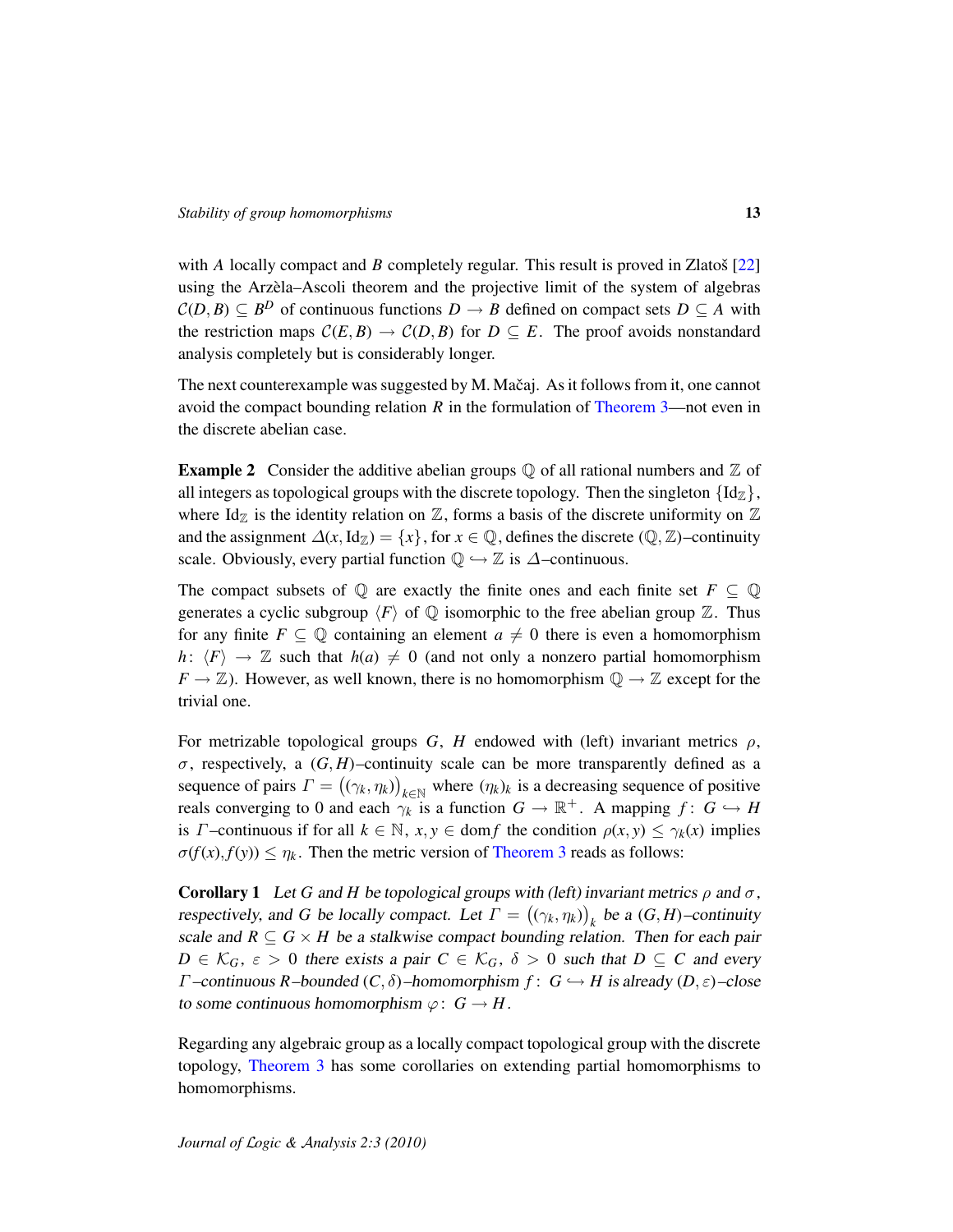**Corollary 2** Let *G*, *H* be arbitrary groups and  $R \subseteq G \times H$  be a stalkwise finite bounding relation. Then to each finite set  $D \subseteq G$  there exists a finite set  $C \subseteq G$  such that  $D \subseteq C$  and for every *R*–bounded partial homomorphism  $f: C \rightarrow H$  there is a homomorphism  $\varphi: G \to H$  such that  $f(x) = \varphi(x)$  for all  $x \in D$ .

Under some additional assumptions on the groups *G* and *H* one can make a closer estimate of *C* as the set generated from *D* in certain finite number of steps.

A group *H* is called *injective* in a class C of groups (in the category theoretical sense) if *H* ∈ **C** and for every group *G* ∈ **C** and its subgroup *G*<sub>0</sub> ∈ **C** any homomorphism  $\varphi_0: G_0 \to H$  can be extended to a homomorphism  $\varphi: G \to H$ . The injectivity property is particularly important for abelian groups; it is well known that an abelian group is injective (with respect to the class of all abelian groups) if and only if it is divisible—see, e g Fuchs [\[6\]](#page-14-18).

**Corollary 3** Let *G*, *H* be groups,  $R \subseteq G \times H$  be a stalkwise finite bounding relation, and  $D \subseteq G$  be a finite set. Assume that either *D* generates *G* or *H* is injective with respect to some class of groups containing *G*. Then there is an  $n \in \mathbb{N}$  such that every *R*–bounded partial homomorphism  $f: \langle D \rangle_n \to H$  can be extended to a homomorphism  $\varphi: G \to H$ .

**Proof** a) Assume that *G* is generated by *D*. Let  $C \subseteq G$  be the set guaranteed to *D* by corollary 2. As *C* is finite and  $G = \bigcup_n \langle D \rangle_n$ ,  $C \subseteq \langle D \rangle_n$  for some *n*.

b) Assume that *H* is injective with respect to *G*. Denote by  $G_0 = \langle D \rangle$  the subgroup of *G* generated by *D*. Let  $n \in \mathbb{N}$  be the number guaranteed to the finite set  $D \subseteq G_0$ in part a) of the proof applied to the groups  $G_0$ ,  $H$ . Then every  $R$ –bounded partial homomorphism  $f: \langle D \rangle_n \to H$  extends to a homomorphism  $\varphi_0: G_0 \to H$ . By the injectivity of *H*,  $\varphi_0$  extends to a homomorphism  $\varphi: G \to H$ .  $\Box$ 

### References

- <span id="page-13-3"></span>[1] L O Arkeryd, N J Cutland, C W Henson, (eds), *Nonstandard Analysis, Theory and Applications*, Kluwer Academic Publishers, Dordrecht-Boston-London (1997).
- <span id="page-13-1"></span>[2] **F Cabello Sánchez**, *Pseudo-characters and almost multiplicative functionals*, J. Math. Anal. Appl. 248 (2000) 275–289; doi[:10.1006/jmaa.2000.6898.](http://dx.doi.org/10.1006/jmaa.2000.6898)
- <span id="page-13-2"></span>[3] M Davis, *Applied Nonstandard Analysis*, John Wiley Sons, New York-London (1977).
- <span id="page-13-0"></span>[4] R Engelking, *General Topology*, Polish Scientific Publishers PWN, Warszawa (1977).